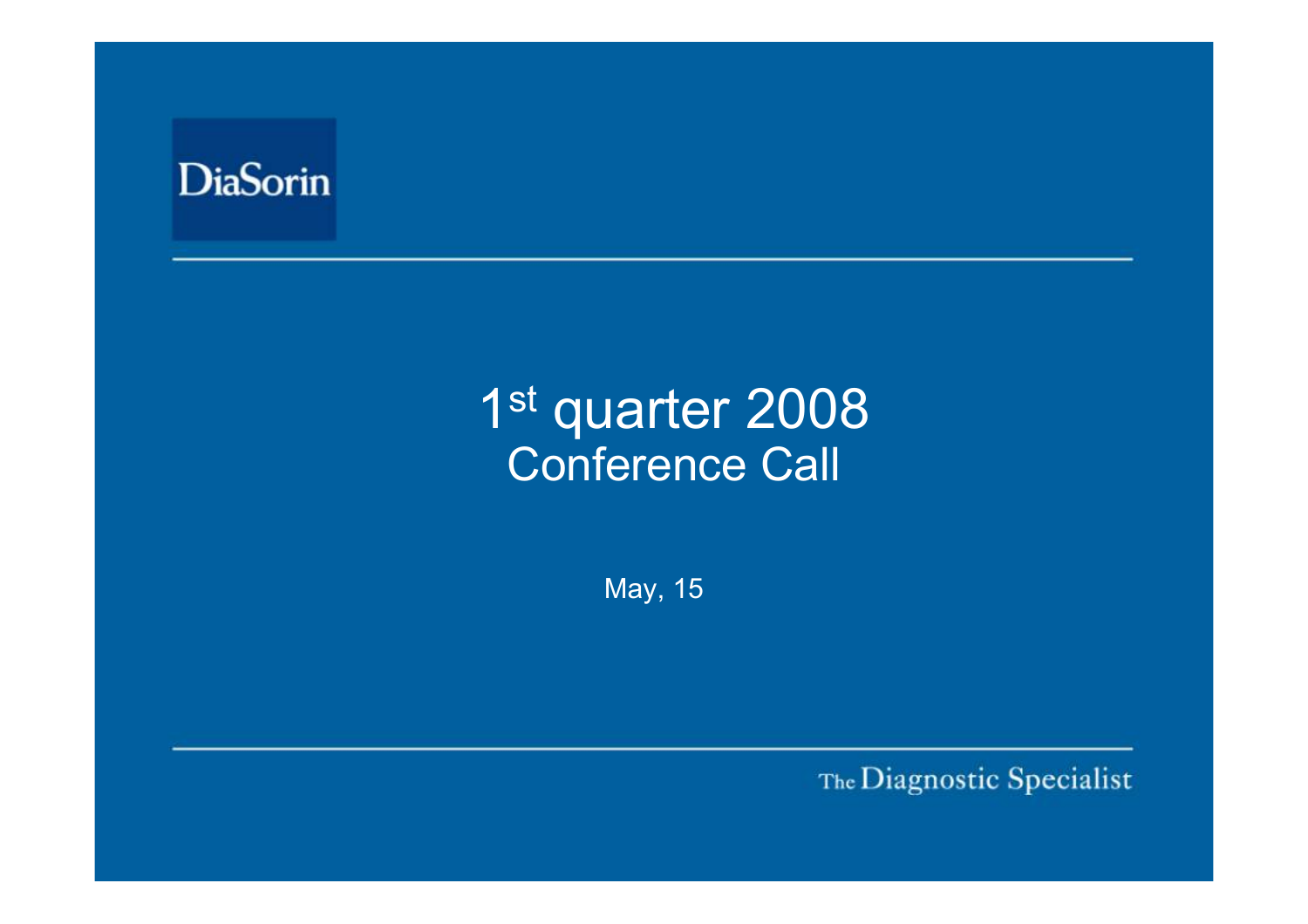### **Disclaimer**

Save where otherwise indicated, the Company is the source of the content of this Presentation. Care has been taken to ensure that the facts stated in this Presentation are accurate, and that the opinions expressed are fair and reasonable. However, no representation or warranty, express or implied, is made or given by or on behalf of the Company, or the management or employees of Company as to the accuracy, completeness or fairness of the information or opinions contained in this Presentation. None of the Company, shall have any liability whatsoever (in negligence or otherwise) for any loss whatsoever arising from any use of this Presentation or its contents or otherwise arising in connection therewith. This Presentation is not intended for potential investors and does not constitute or form part of, and should not be construed as, any offer for sale or subscription of, or solicitation of any offer to purchase or subscribe for, any securities of the Company, nor should it or any part of it or the fact of its distribution form the basis of, or be relied on in connection with, any contract or commitment whatsoever. This Presentation does not constitute a recommendation regarding the securities of the Company.

This Presentation contains various forward-looking statements that reflect the Company's management's current views with respect to future events and financial and operational performance. The words "believe", "expect", "anticipate", "intend", "may", "plan", "estimate", "should", "could", "aim", "target", "might", or, in each case, their negative, or similar expressions identify certain of these forward-looking statements. Others can be identified from the context in which the statements are made. These forward-looking statements involve known and unknown risks, uncertainties and other factors, which are in some cases beyond the Company's control and may cause actual results or performance to differ materially from those expressed or implied from such forward-looking statements. These risks include, but are not limited to, the Company's ability to, operate profitably, maintain its competitive position, the Company's ability to promote and improve its reputation and the awareness of the brands in its portfolio, the Company's ability to operate its growth strategy successfully, the impact of changes in pricing policies, political and regulatory developments in the markets in which the Company operates, and other risks.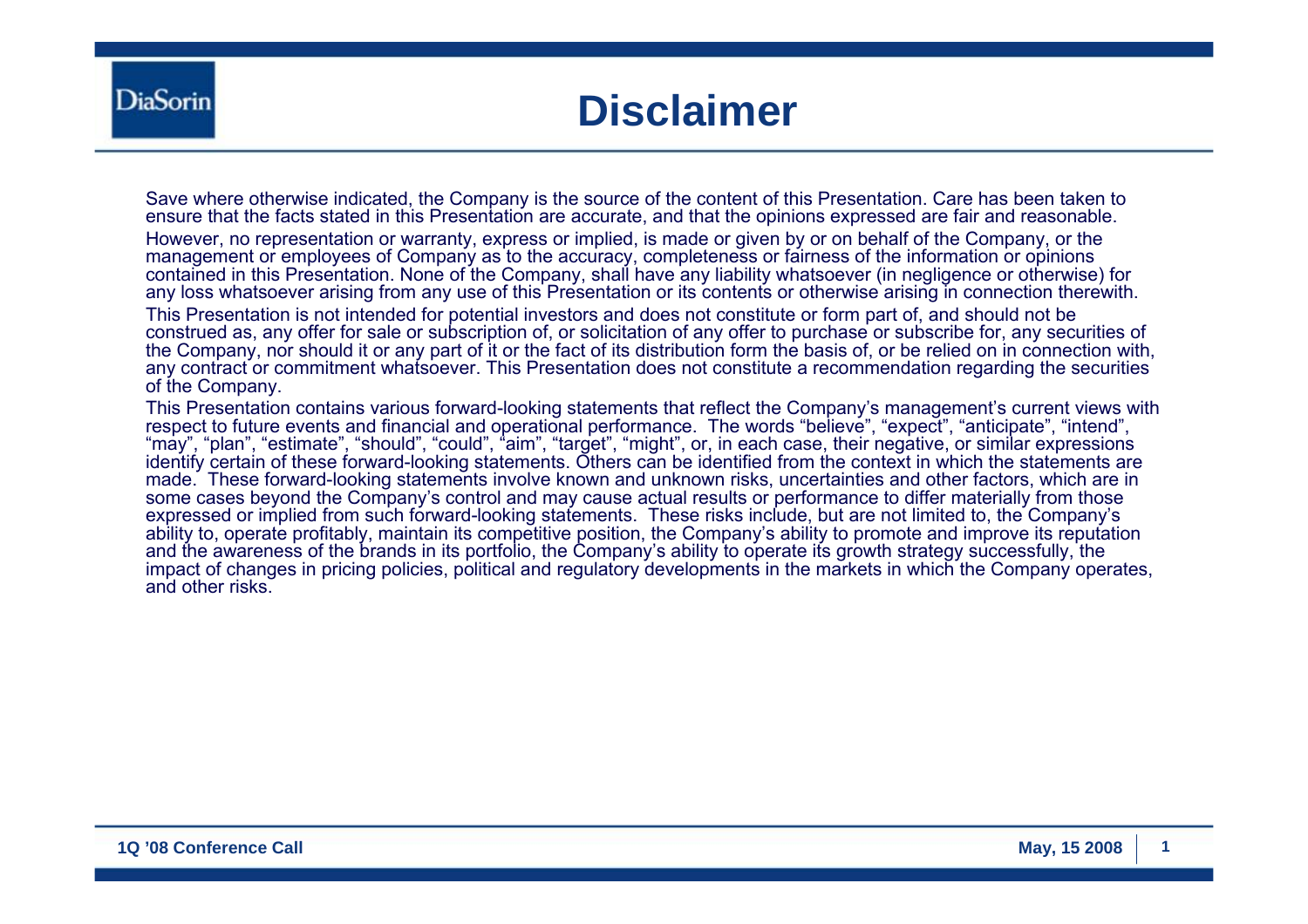# **Q1 Results: income statement**

| millions $\epsilon$               | Q1 2008 | Q1 2007 | $\Delta$ as reported |
|-----------------------------------|---------|---------|----------------------|
| <b>Net Revenues</b>               | 56.6    | 49.9    | $+13.5%$             |
| <b>Gross profit</b>               | 36.6    | 32.0    | $+14.4%$             |
| Margin                            | 64.6%   | 64.1%   |                      |
| G&A                               | (6.4)   | (5.4)   |                      |
| R&D                               | (3.1)   | (2.6)   |                      |
| S&M                               | (11.3)  | (10.4)  |                      |
| Other operating Income/(Expenses) | (0.2)   | (1.7)   |                      |
| <b>Ebit</b>                       | 15.7    | 11.9    | $+31.5%$             |
| Margin                            | 27.7%   | 23.9%   |                      |
| Ebit ex exceptional items*        | 15.7    | 13.3    | $+17.8%$             |
| Margin                            | 27.7%   | 26.7%   |                      |
| <b>Net Financial expense</b>      | 0.6     | (0.8)   |                      |
| Tax                               | (6.1)   | (4.4)   |                      |
| <b>Net Result</b>                 | 10.1    | 6.8     | +49.9%               |
| <b>Ebitda</b>                     | 19.2    | 15.4    | $+24.6%$             |
| Margin                            | 33.9%   | 30.9%   |                      |
| Ebitda ex exceptional items*      | 19.2    | 16.8    | $+14.3%$             |
| Margin                            | 33.9%   | 33.7%   |                      |

**\* In Q107 € 1.4MM of not recurring expenditure due to IPO process**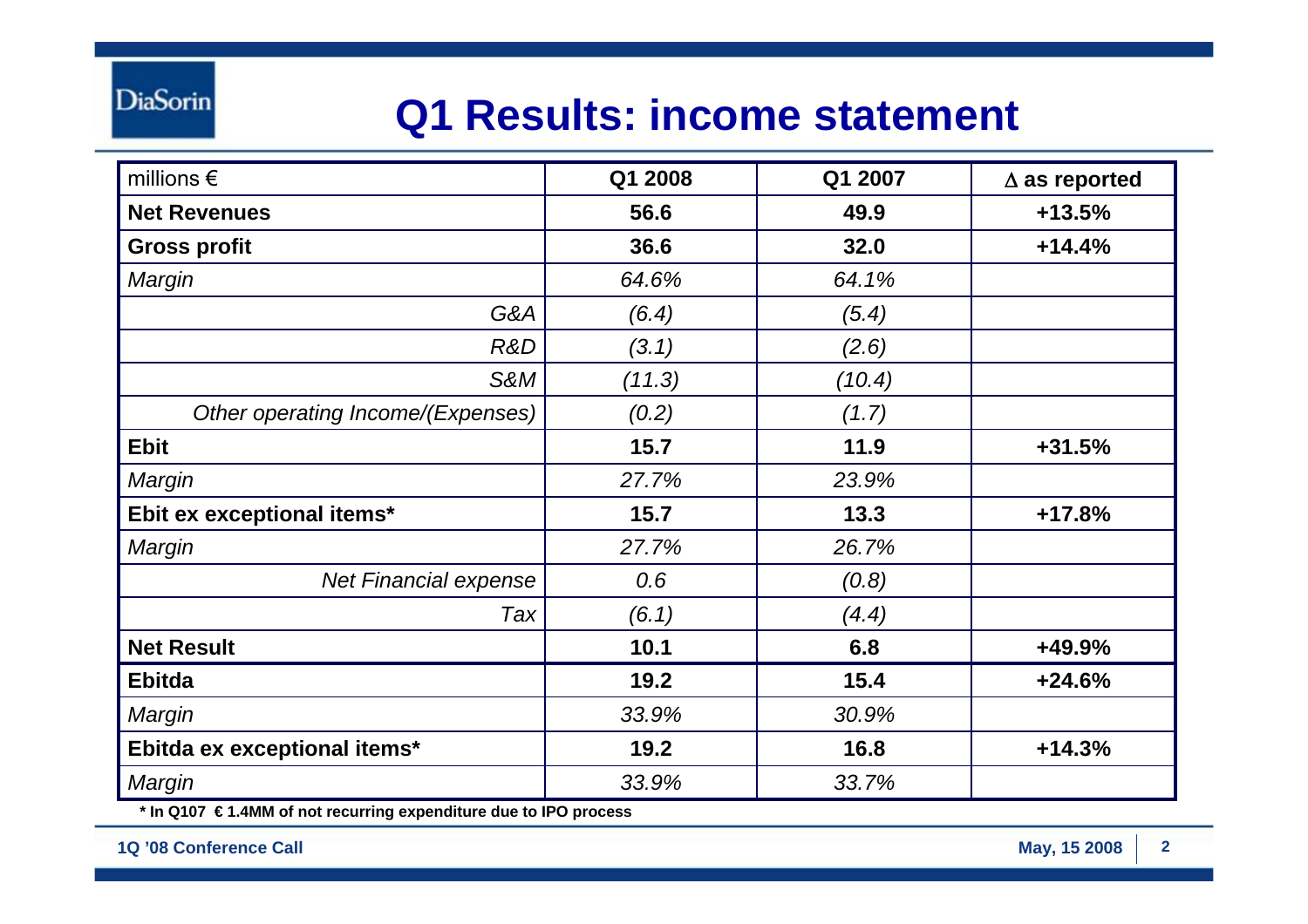

# **Solid revenues growth**

- **Revenues increase by 13.5% despite of exchange rate effects (+17.8% at comparable fx), improving growth rate from 2007 quarter results, thanks to:**
- **Steady enlargement of Liaison installed base, grown from around 2070 (31/12/07) to around 2160 (31/03/08)**
- ●**Leverage of the Liaison installed base**
- ● **Enriched specialty assay portfolio offer: since 2006 until end of 2007 13 new assays received CE mark, out of which 10 specialties, and 7 new assays received FDA approval, all specialties.**
- ●**US and EU drove sales growth**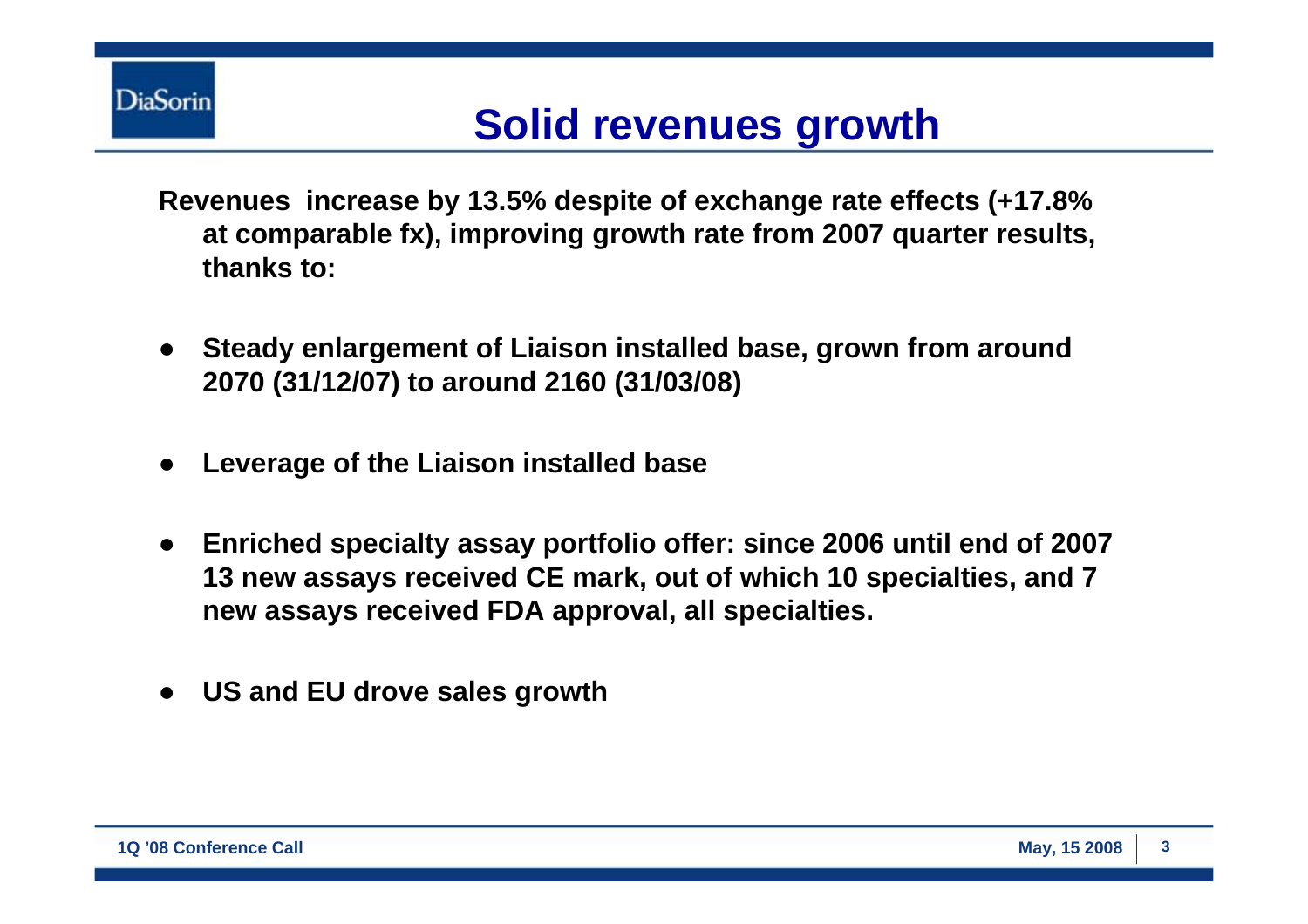

# **Revenues break down: by technology**

CLIA sales still trigger revenues growth

CLIA sales keep growing at higher rate than other technologies +34.2% Q1 08 vs. Q1 07





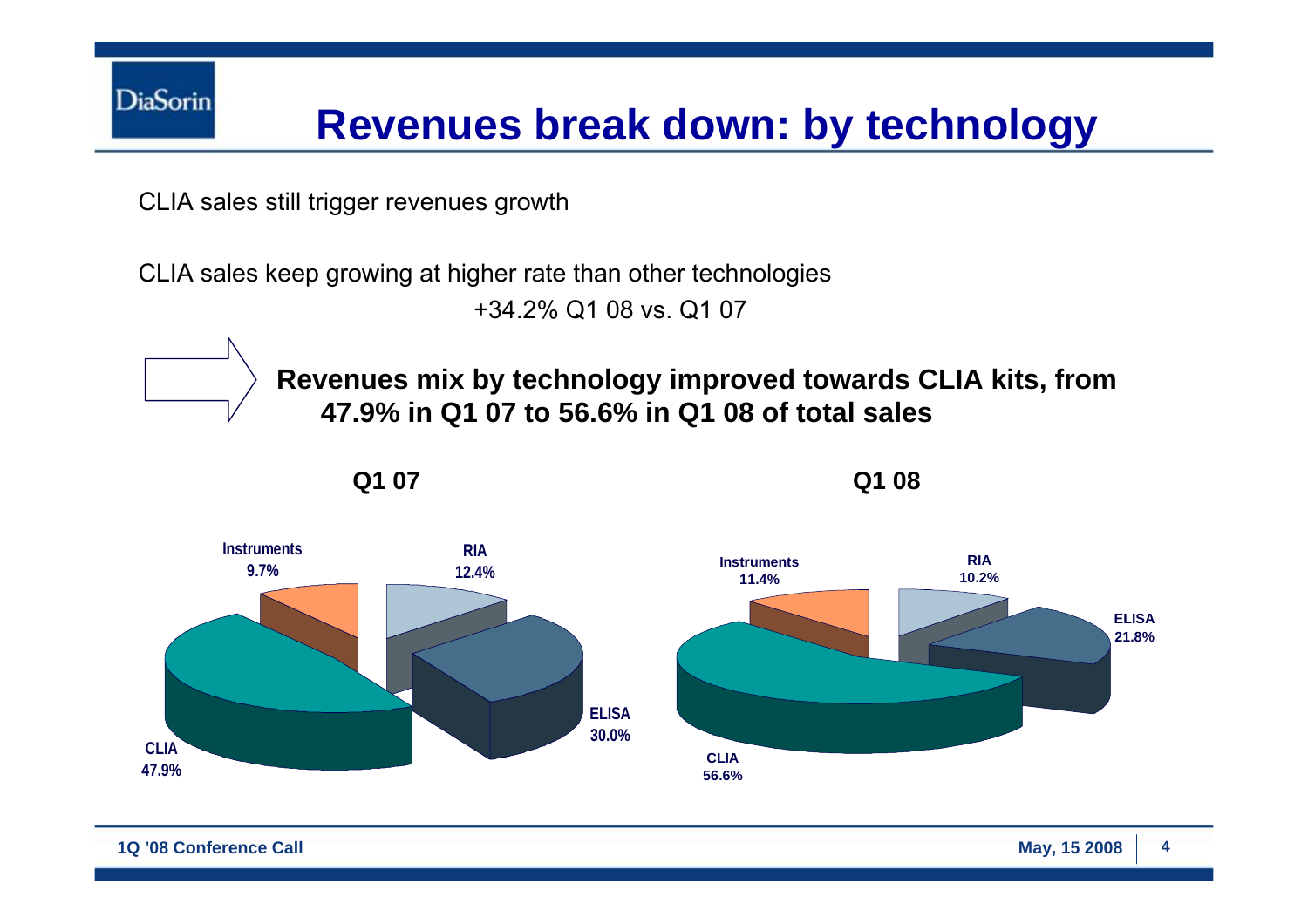#### **DiaSorin**

# **Revenues break down: by geography**

| millions $\epsilon$ | <b>1st Quarter</b> |      |            |
|---------------------|--------------------|------|------------|
|                     | 2008               | 2007 | $\Delta\%$ |
| Europe              | 34.6               | 30.2 | 14.3%      |
| North America       | 12.7               | 10.3 | 23.2%      |
| Rest of the World   | 9.4                | 9.3  | 0.4%       |
| <b>Total</b>        | 56.6               | 49.9 | 13.5%      |

●In Europe, increased market share in consolidated as well as in developing markets:

| <b>Italy</b>                | $+17.6%$ | Q1 08 vs. Q1 07                                  |
|-----------------------------|----------|--------------------------------------------------|
| <b>Belgium</b>              | $+17.1%$ | Q1 08 vs. Q1 07                                  |
| <b>UK</b>                   | $+21.7%$ | Q1 08 vs. Q1 07                                  |
| <b>Nordic</b>               | $+75.2%$ | Q1 08 vs. Q1 07                                  |
| <b>Russia (distributor)</b> |          | $0,5$ MM $\epsilon$ in Q1 08, any sales in Q1 07 |

- ● In North America, accelerating growth although affected by exchange rate trend:
	- + 23.2% Q1 08 vs. Q1 07 as reported
	- **+ 40.7% Q1 08 vs. Q1 07** at comparable foreign exchange rate
- ● In Rest of the World, positive trends in recent initiatives and distributors' markets (Australia) offset by delay in Brazilian tender and Q4 07 bulk deliveries to China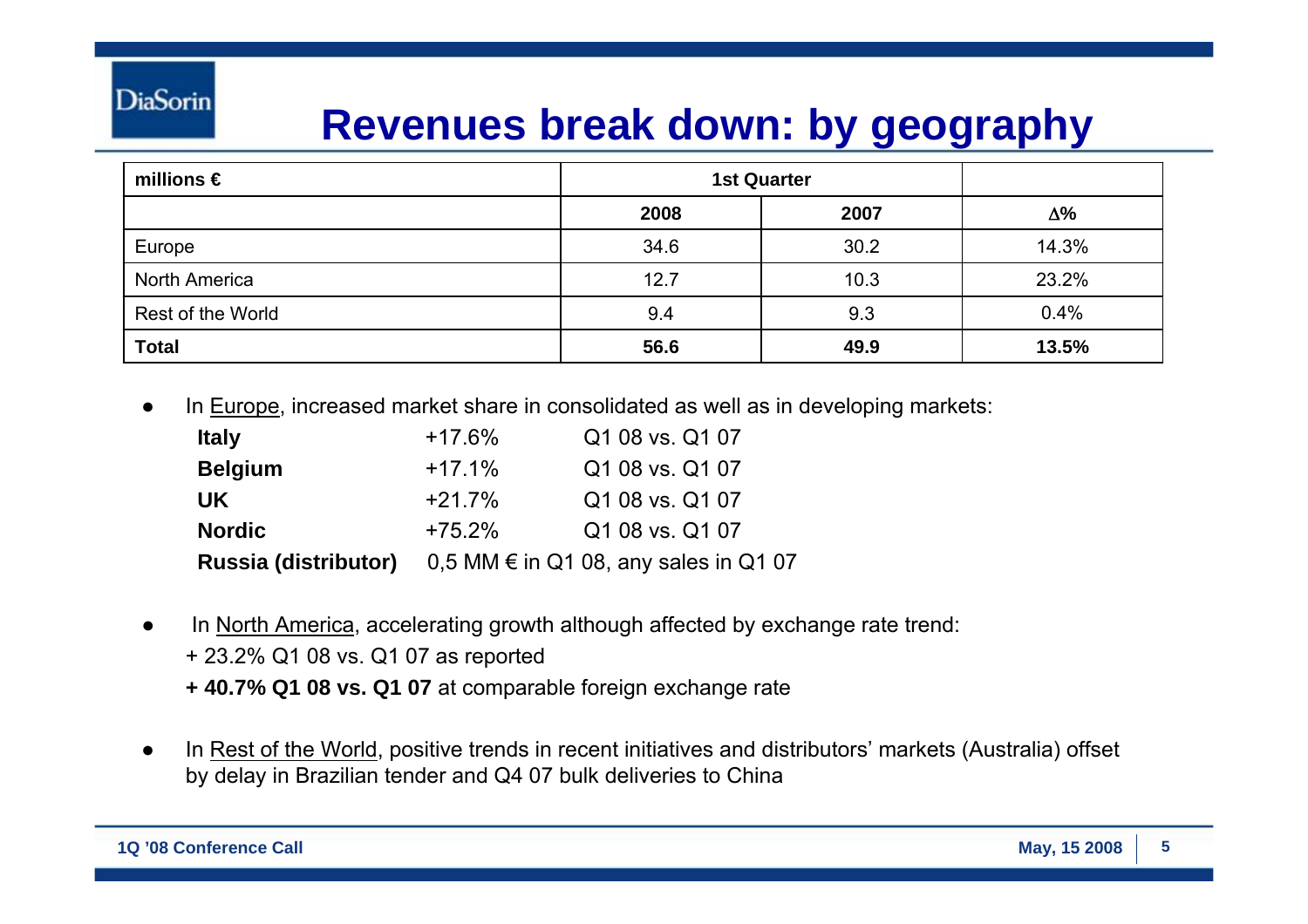# **Continuous improvement in profitability**

Profitability continuously improved:

| <b>Gross Margins</b>   | +14.4% Q1 08 vs. Q1 07 | from $64.1\%$ to $64.6\%$ of tot sales  |
|------------------------|------------------------|-----------------------------------------|
| <b>EBITDA</b>          | +24.6% Q1 08 vs. Q1 07 | <b>from 30.9% to 33.9% of tot sales</b> |
| <b>EBIT</b>            | +31.5% Q1 08 vs. Q1 07 | from 23.9% to 27.7% of tot sales        |
| <b>EBITDA</b> restated | +14.3% Q1 08 vs. Q1 07 | <b>from 33.7% to 33.9% of tot sales</b> |
| <b>EBIT restated</b>   | +17.8% Q1 08 vs. Q1 07 | from 26.7% to 27.7% of tot sales        |

Thanks to:

- ● Improved technology mix: CLIA revenues represents 56.6% in Q1 08 vs. 47.9% in Q1 07; the positive effect is mitigated by higher weight of instrument sales with lower margin during Q1 08 and higher royalties (retroactive)
- ●Lower incidence of instrument depreciation on total sales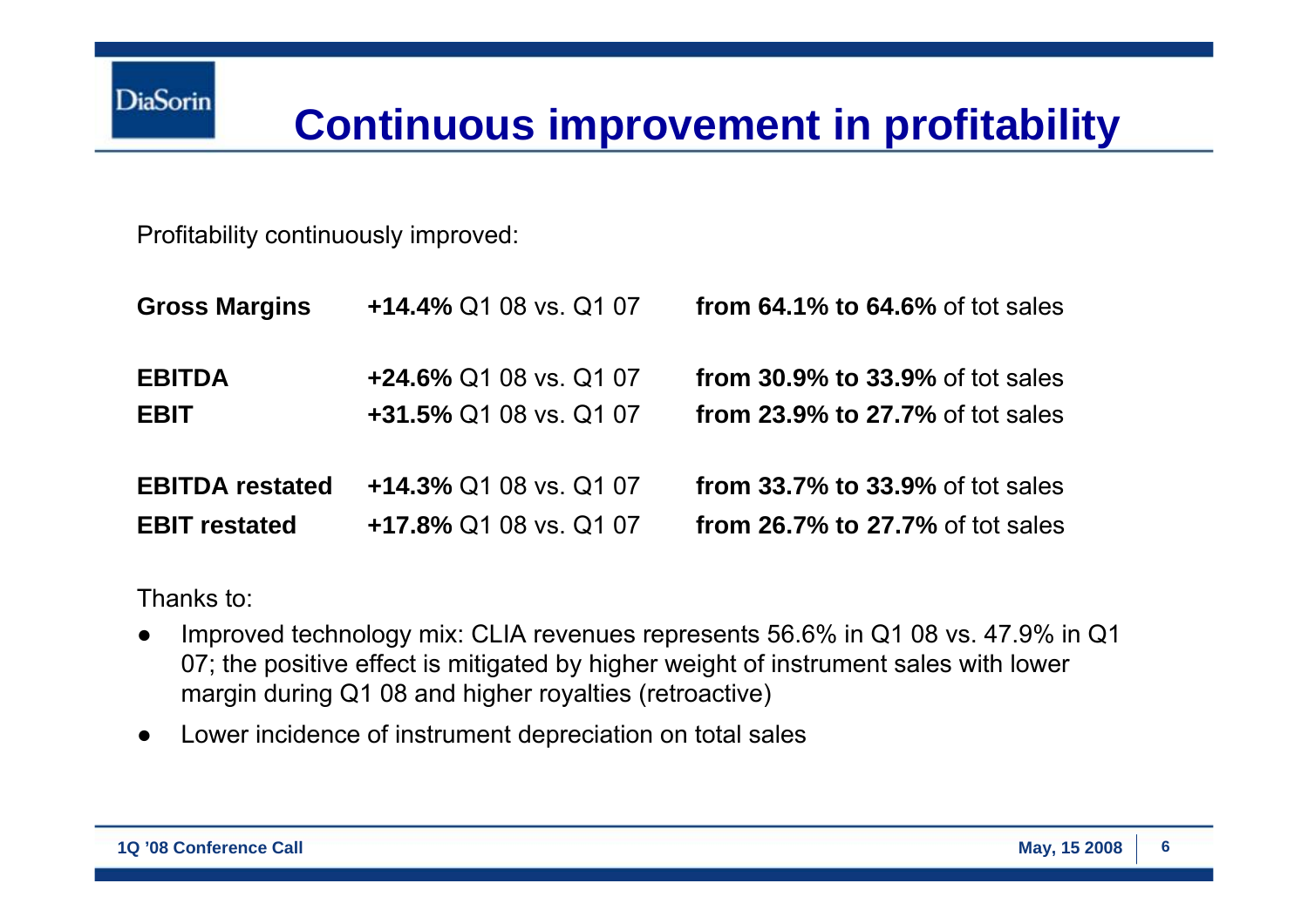### **1Q Results: balance sheet & cash flow**

| millions $\epsilon$           | 31/03/08 | 31/12/07 |
|-------------------------------|----------|----------|
|                               |          |          |
| Total tangible asset          | 32.3     | 33.9     |
| Total intangible asset        | 65.4     | 65.4     |
| Other non-current asset       | 9.1      | 9.2      |
| <b>Net Working Capital</b>    | 49.2     | 46.2     |
| Other non-current liabilities | (22.3)   | (22.3)   |
| <b>Net Capital Employed</b>   | 133.7    | 132.4    |
| <b>Net Debt</b>               | (6.5)    | (12.1)   |
| Total shareholder's' equity   | (127.2)  | (120.3)  |

|                                               | Q1 08 | Q1 07 |
|-----------------------------------------------|-------|-------|
| Net change in cash and cash equivalents       | 4.7   | 3.3   |
| Cash and equivalents at the end of the period | 13.1  | 12.0  |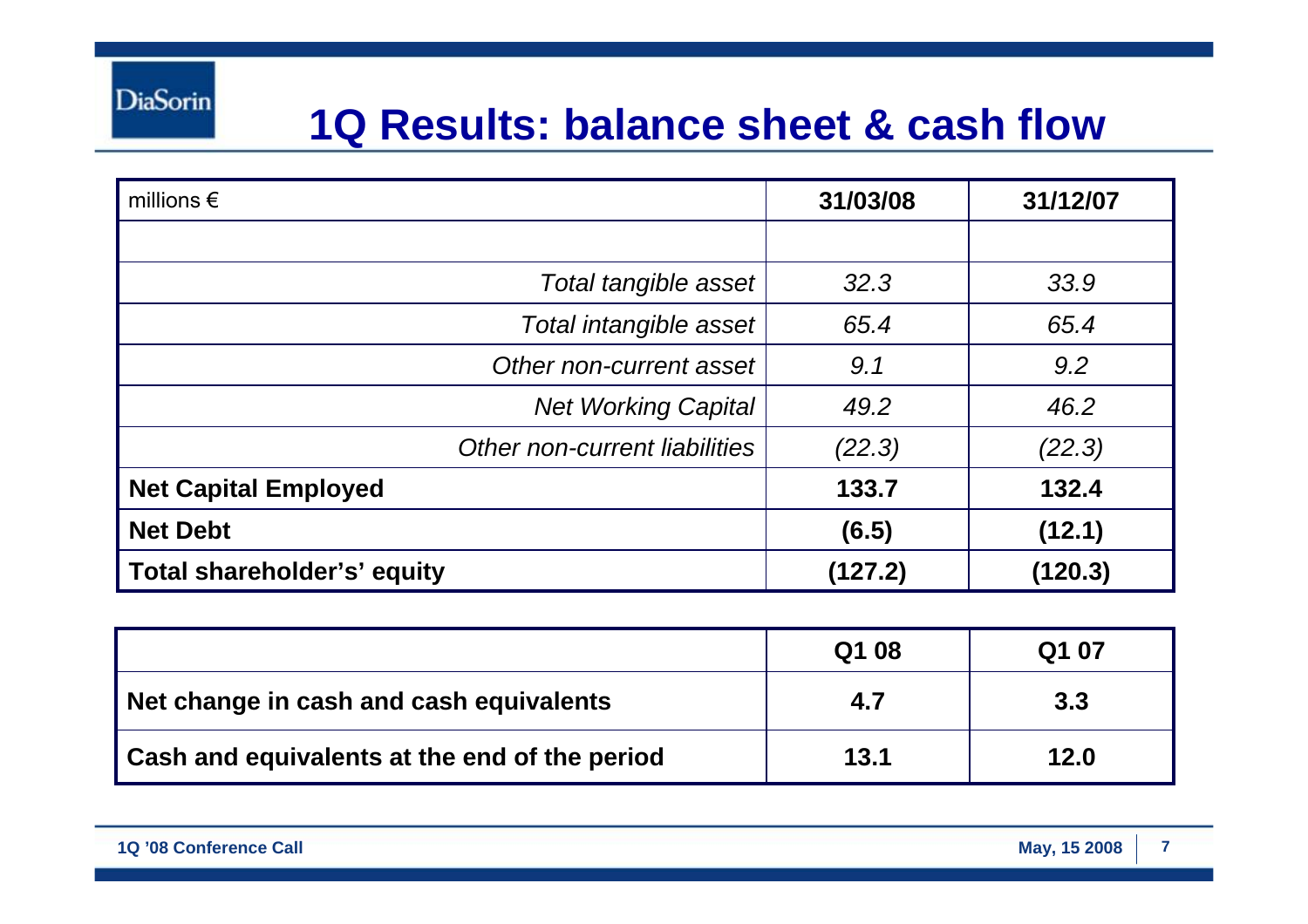

# **Healthy financial structure**

- $\bullet$ **Operating cash flow € 8.2 MM in Q1 08 vs. € 7.5 MM in Q1 07**
- ●**Net debt of € 6.5 MM in Q1 08 vs. € 12.1 MM at the end of 2007**
- ●**Cash and equivalents at the end of the period amount to € 13.1 MM.**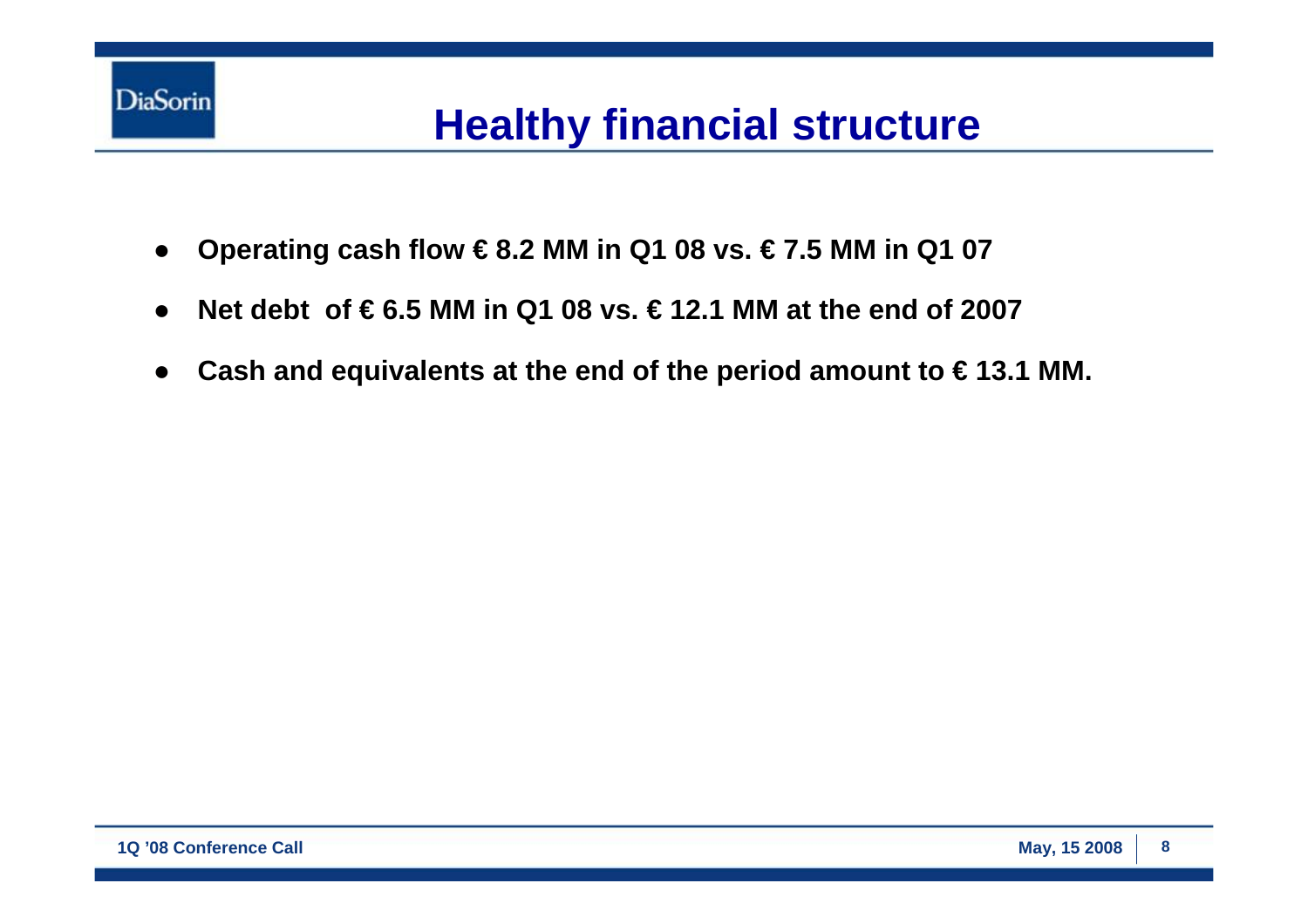

#### **Forthcoming events**

#### **June 5 – 6 EUROPEAN MID CAP FORUM***New York*

#### **August 8th 2008 Half Year report**

**September 3 – 4**

**Goldman Sachs 5th Annual European Medtech and Healthcare Services Conference***Londra*